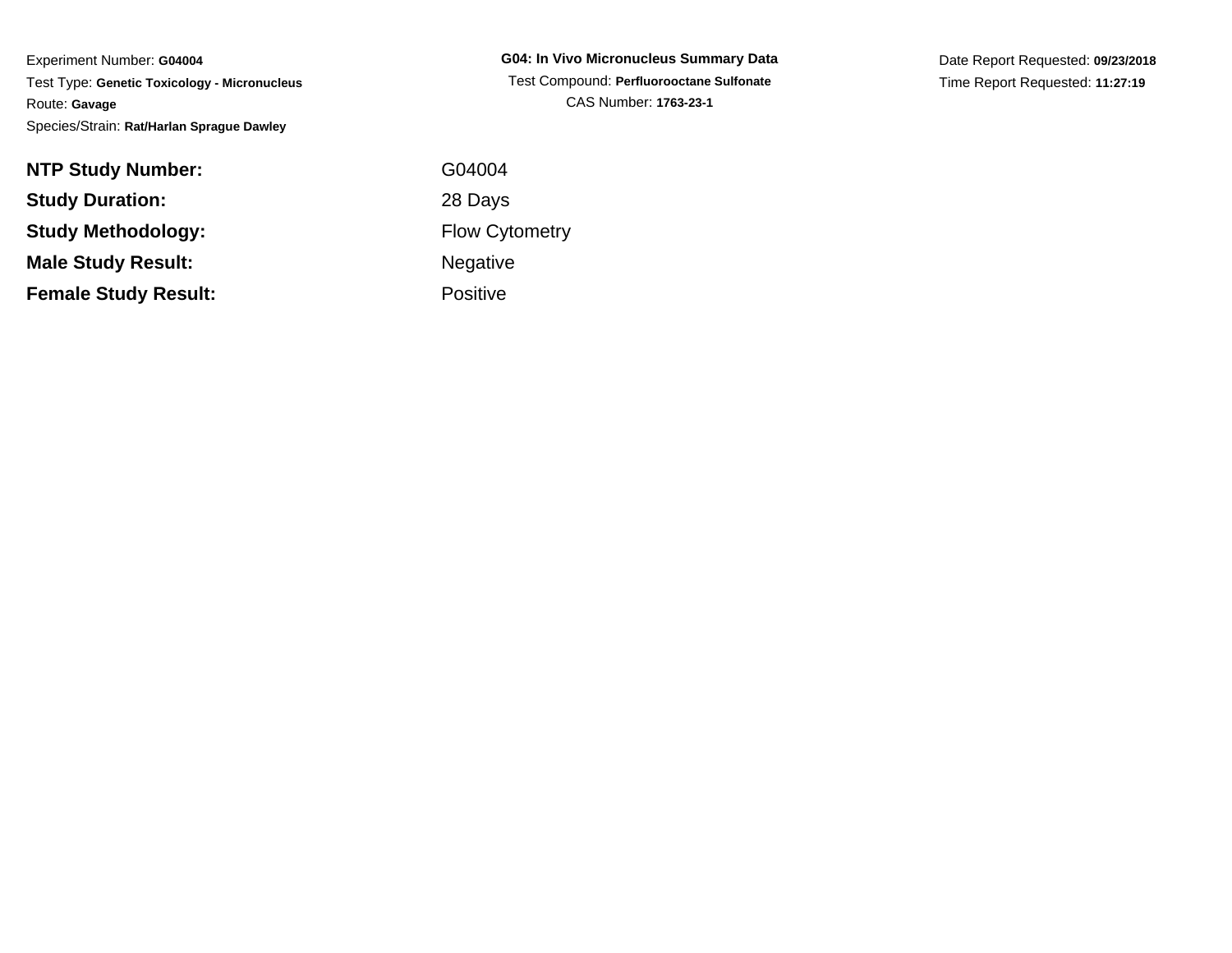Experiment Number: **G04004**

 Test Type: **Genetic Toxicology - Micronucleus**Route: **Gavage**

Species/Strain: **Rat/Harlan Sprague Dawley**

| Dose (mg/kg)                 | <b>MN PCE/1000</b> |                   |         | <b>MN NCE/1000</b> |                   |         | $%$ PCE           |             |
|------------------------------|--------------------|-------------------|---------|--------------------|-------------------|---------|-------------------|-------------|
|                              | N                  | Mean $\pm$ SEM    | p-Value | $\mathbf N$        | Mean $\pm$ SEM    | p-Value | Mean $\pm$ SEM    | p-Value     |
| Vehicle Control <sup>1</sup> | 5                  | $0.500 \pm 0.119$ |         | 5                  | $0.117 \pm 0.034$ |         | $0.826 \pm 0.041$ |             |
| 0.312                        | 5                  | $0.890 \pm 0.135$ | 0.0769  | 5                  | $0.142 \pm 0.011$ | 0.4306  | $0.751 \pm 0.056$ | 0.4817      |
| 0.625                        | 5                  | $0.760 \pm 0.080$ | 0.0916  | 5                  | $0.160 \pm 0.026$ | 0.2850  | $0.756 \pm 0.078$ | 0.5678      |
| 1.25                         | 5                  | $0.670 \pm 0.049$ | 0.0977  | 5                  | $0.083 \pm 0.014$ | 1.0000  | $0.681 \pm 0.047$ | 0.2273      |
| 2.5                          | 5                  | $0.720 \pm 0.049$ | 0.0989  | 5                  | $0.069 \pm 0.008$ | 1.0000  | $0.537 \pm 0.074$ | $0.0034*$   |
| 5.0                          | 5                  | $0.700 \pm 0.202$ | 0.1008  | 5                  | $0.096 \pm 0.010$ | 1.0000  | $0.409 \pm 0.044$ | $< 0.001$ * |
| Trend p-Value                |                    | 0.4657            |         |                    | 0.9607            |         | $< 0.001$ *       |             |

Trial Summary: Negative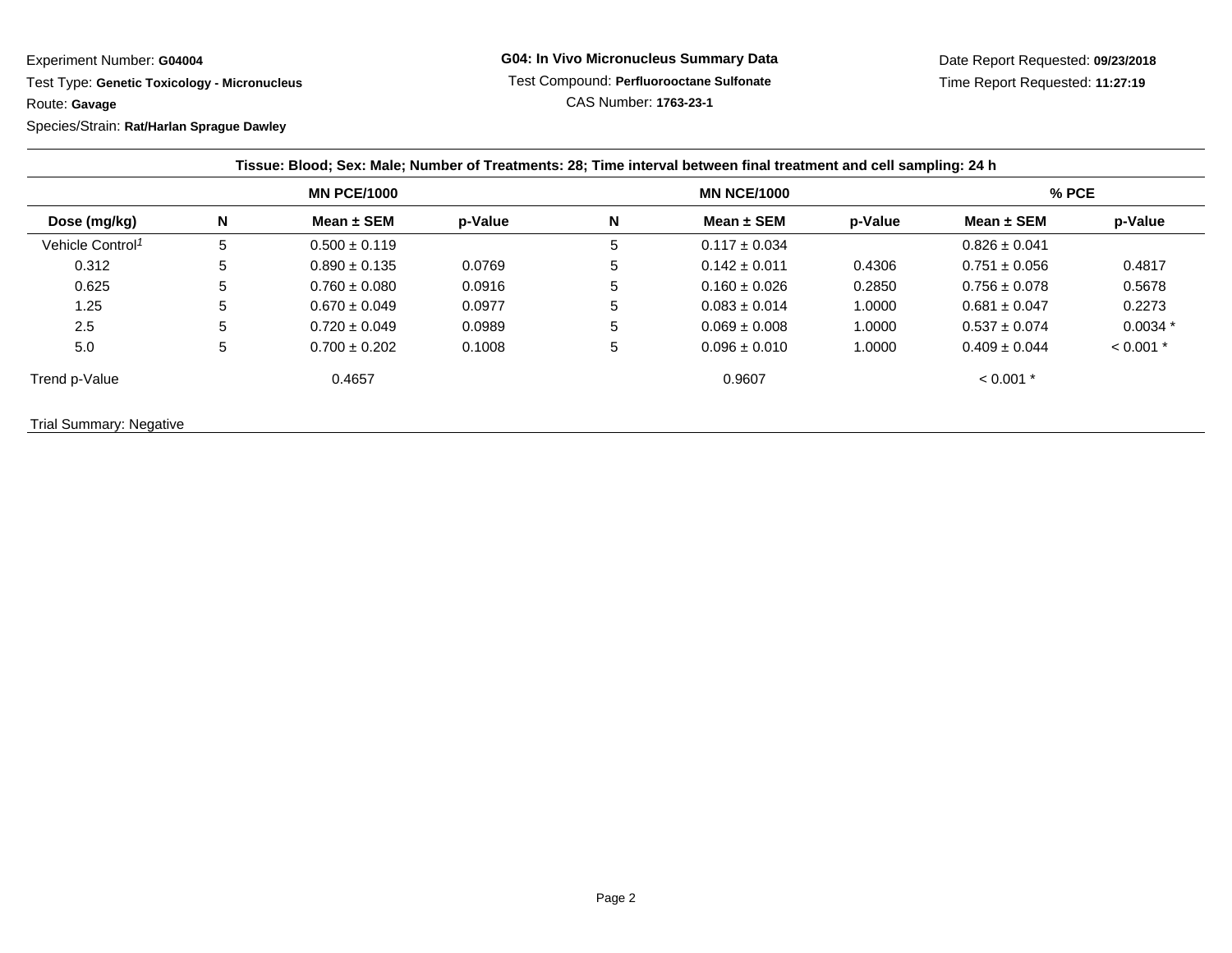Experiment Number: **G04004**

 Test Type: **Genetic Toxicology - Micronucleus**Route: **Gavage**

Species/Strain: **Rat/Harlan Sprague Dawley**

| Dose (mg/kg)                 | <b>MN PCE/1000</b> |                   |           | <b>MN NCE/1000</b> |                   |         | $%$ PCE           |             |
|------------------------------|--------------------|-------------------|-----------|--------------------|-------------------|---------|-------------------|-------------|
|                              | N                  | Mean $\pm$ SEM    | p-Value   | N                  | Mean $\pm$ SEM    | p-Value | Mean $\pm$ SEM    | p-Value     |
| Vehicle Control <sup>1</sup> | 5                  | $0.430 \pm 0.066$ |           | 5                  | $0.048 \pm 0.004$ |         | $0.934 \pm 0.108$ |             |
| 0.312                        | 5                  | $0.519 \pm 0.087$ | 0.2477    | 5                  | $0.057 \pm 0.029$ | 1.0000  | $0.826 \pm 0.120$ | 0.9611      |
| 0.625                        | 5                  | $0.590 \pm 0.099$ | 0.1999    | $\mathbf{b}$       | $0.032 \pm 0.007$ | 1.0000  | $1.047 \pm 0.095$ | 0.9965      |
| 1.25                         | 5                  | $0.590 \pm 0.076$ | 0.2151    | 5                  | $0.027 \pm 0.003$ | 1.0000  | $0.855 \pm 0.085$ | 0.7633      |
| 2.5                          | 5                  | $0.490 \pm 0.073$ | 0.2210    | 5                  | $0.024 \pm 0.004$ | 1.0000  | $0.625 \pm 0.053$ | $0.0244*$   |
| 5.0                          | 5                  | $0.769 \pm 0.129$ | $0.0085*$ | 5                  | $0.031 \pm 0.004$ | 1.0000  | $0.490 \pm 0.068$ | $< 0.001$ * |
| Trend p-Value                |                    | $0.0142*$         |           |                    | 0.9871            |         | $< 0.001$ *       |             |

Trial Summary: Positive